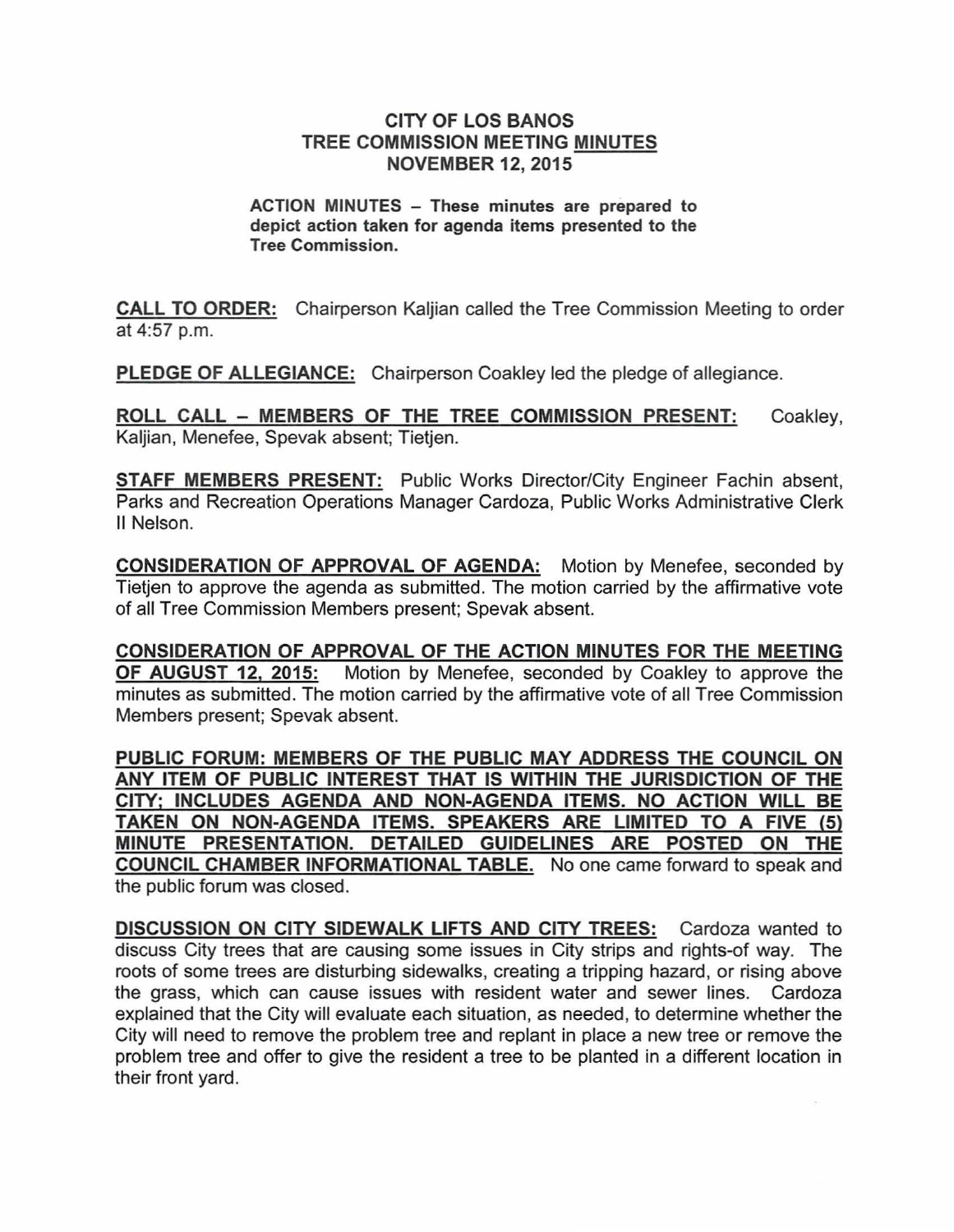**PARKS & RECREATION MANAGERS REPORT:** Parks and Recreation Operations Manager Cardoza informed the Commission that even though we are in a drought, the City hasn't lost any trees that he is aware of. Cardoza is aware how concerned everyone is with the drought and how the state has lost thousands of trees but right now the City is doing really well. Cardoza recalled that Spevak had previously mentioned putting the top ten trees on the website but the City needs to update the City Tree List before that can happen. **The** City will be reevaluating the list and will take the drought into consideration.

# **PUBLIC WORKS DIRECTOR/CITY ENGINEER REPORT:** Absent.

## **COMMISSION MEMBER REPORTS:**

**COAKLEY:** She wanted to mention that the Los Banos Campus of Merced College has received a grant and they are in the process of designing a food forest. **The** concept is that various areas closest to the buildings will be normal park-like garden space but as you continue, it will turn into a forest type setting with the species of trees, shrubs, and under growth that being geared towards plants that produce food such as apple trees, raspberries, etc. Coakley feels it will be a neat resource for the community to see different types of planting schemas and planters, and to learn different ways to conserve water. Maybe it's a place to go see some ideas for our own yards and in the City parks. She is excited about this future project.

**KALJIAN:** Kaljian remembers years ago spending a lot of time on the tree list before we became a Commission. He asked, "How do you think we should come about to develop a new list? Do you have suggestions and can we talk about it?" Cardoza response, "We can come up with a suggestion and present it at the next meeting." Cardoza will research trees with O'Brien and come up with a top ten that will do well in our area, water supply and soil. Cardoza will bring a list to review and discuss, along with some information on each.

**MENEFEE:** She agrees that what is 'happening at the college sounds wonderful. Menefee went out of town and found a little book about advice from trees. She liked it so much she brought one to everyone. Everyone was very thankful for her kindness. Everyone wished each other Happy Thanksgiving, Merry Christmas and see each other next year.

## **SPEVAK:** Absent.

**TIETJEN:** Tietjen also reviewed the Spevak top ten tree list and she has driven around and looked at the trees which have survived this drought. "I will always pull for the Oak trees but sycamore trees didn't seem to do so well in my yard." She noticed at the College Campus that there are Italian Stone Pine trees that just are gorgeous and handled the drought with no problem. She didn't know if this tree was on the City Tree List and she would like to recommend adding it to the list when it is updated.